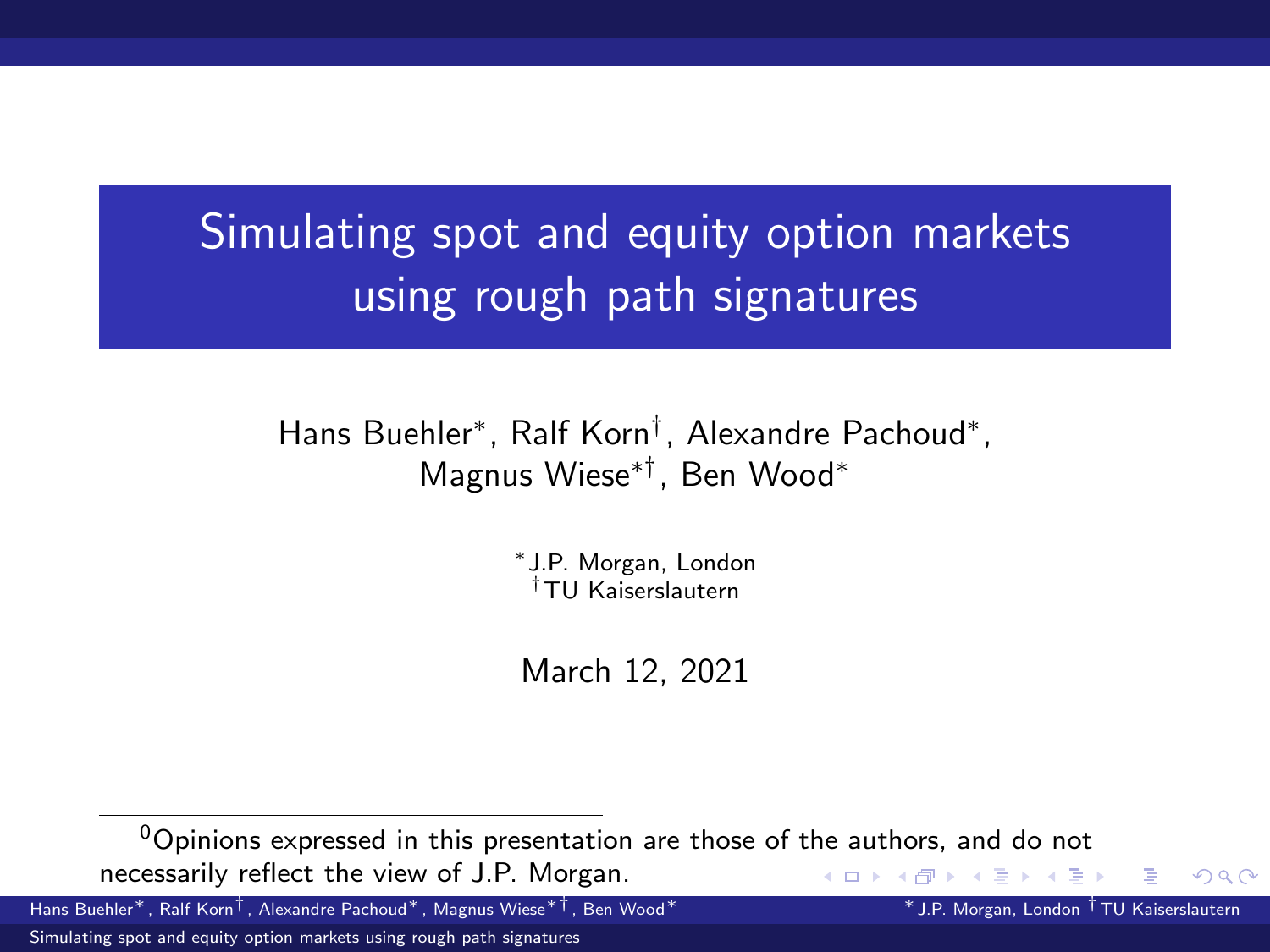# Deep Hedging

### Problem setting

- Deep Hedging (DH) aims to automate hedging a portfolio of derivatives under market frictions.
- Calibration of the DH agent requires large amounts of realistic daily market data for an underlying which is not available.

∢ ロ ▶ 《 母 》 《 ヨ 》 《 ヨ

つのへ

Hans Buehler∗, Ralf Korn†, Alexandre Pachoud∗, Magnus Wiese∗†, Ben Wood∗ ∗J.P. Morgan, London †TU Kaiserslautern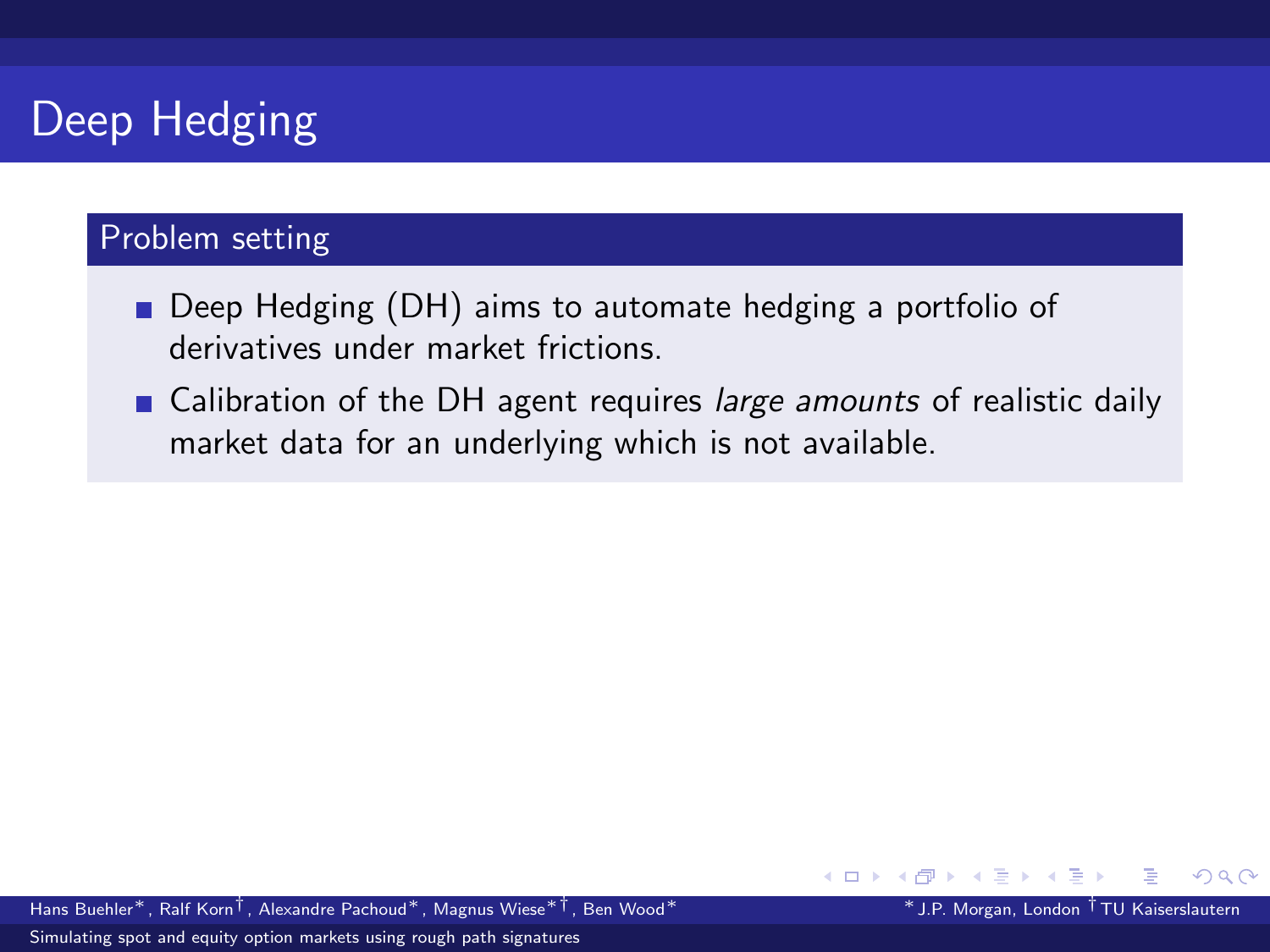# Deep Hedging

### Problem setting

- Deep Hedging (DH) aims to automate hedging a portfolio of derivatives under market frictions.
- Calibration of the DH agent requires large amounts of realistic daily market data for an underlying which is not available.

We aim to mitigate the problem of limited market data by calibrating a realistic market simulator  $\,G: \mathbb{R}^{p \cdot (nm+1)+q} \rightarrow \mathbb{R}^{nm+1}$ 

$$
(R_{t+1}, \sigma_{t+1}) = G(Z_{t+1}, R_t, \ldots, R_{t-p+1}, \sigma_t, \ldots, \sigma_{t-p+1})
$$

where  $p\in\mathbb{N}$ ,  $Z_{t+1}\sim\mathcal{N}(0,I_q)$ ,  $R_t$  is the 1-dimensional spot log-return at time t,  $\bm{\sigma}_t$  is a *nm*-dimensional grid (*n* strikes, *m* maturities) of  $\bm{{\sf discrete}}$ local volatilites (DLVs) at time  $t$ , and  $G$  is unknown.

Hans Buehler∗, Ralf Korn†, Alexandre Pachoud∗, Magnus Wiese∗†, Ben Wood∗ ∗J.P. Morgan, London †TU Kaiserslautern

つひひ

イロト イ押ト イヨト イヨト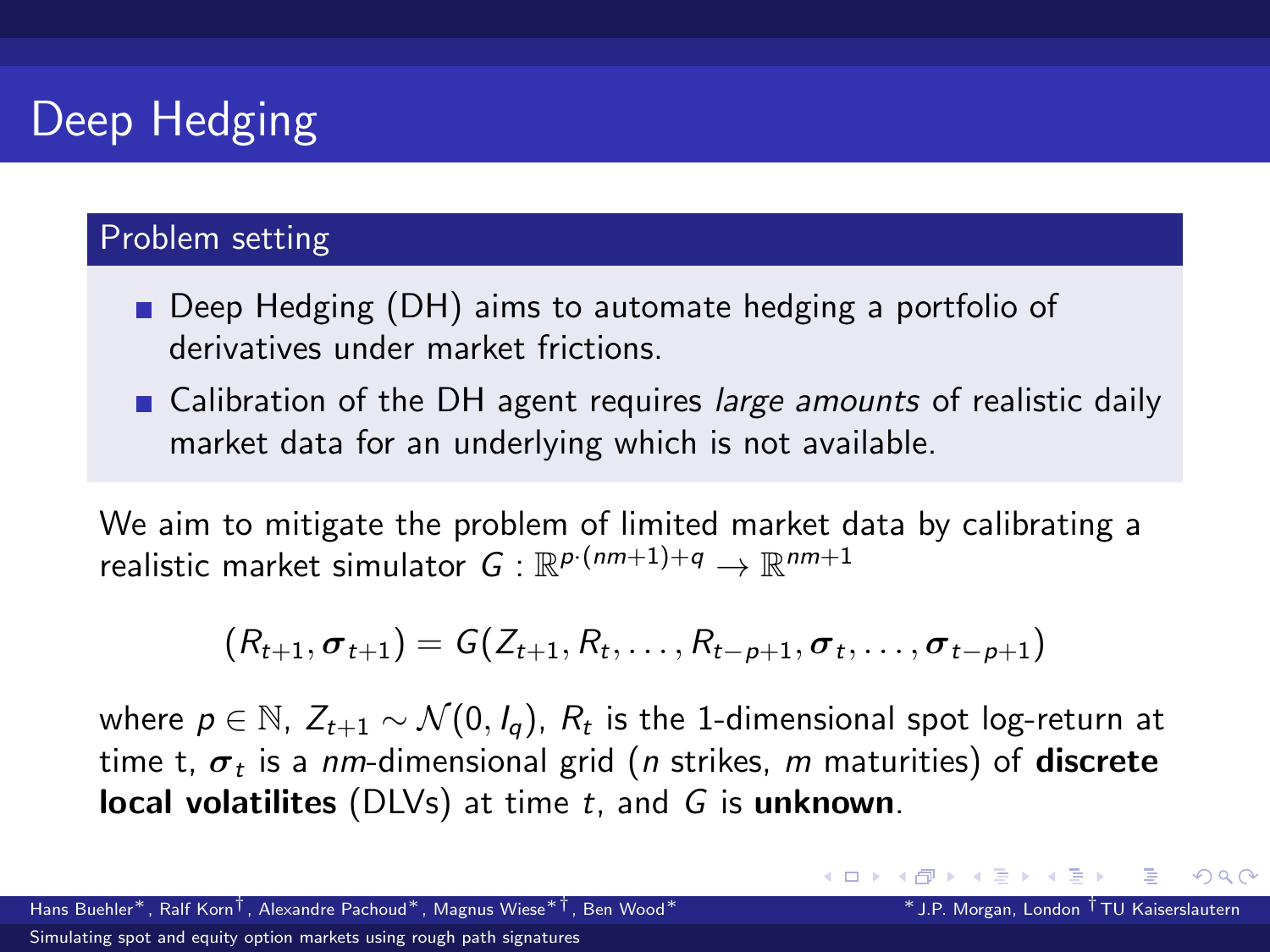# Deep Hedging

### Problem setting

- Deep Hedging (DH) aims to automate hedging a portfolio of derivatives under market frictions.
- Calibration of the DH agent requires large amounts of realistic daily market data for an underlying which is not available.

We aim to mitigate the problem of limited market data by calibrating a realistic market simulator  $\,G: \mathbb{R}^{p \cdot (nm+1)+q} \rightarrow \mathbb{R}^{nm+1}$ 

$$
(R_{t+1}, \sigma_{t+1}) = G(Z_{t+1}, R_t, \ldots, R_{t-p+1}, \sigma_t, \ldots, \sigma_{t-p+1})
$$

where  $p\in\mathbb{N}$ ,  $Z_{t+1}\sim\mathcal{N}(0,I_q)$ ,  $R_t$  is the 1-dimensional spot log-return at time t,  $\bm{\sigma}_t$  is a *nm*-dimensional grid (*n* strikes, *m* maturities) of  $\bm{{\sf discrete}}$ local volatilites (DLVs) at time  $t$ , and  $G$  is unknown. How do we calibrate G?

イロト イ押ト イヨト イヨ

つひひ

Hans Buehler∗, Ralf Korn†, Alexandre Pachoud∗, Magnus Wiese∗†, Ben Wood∗ ∗J.P. Morgan, London †TU Kaiserslautern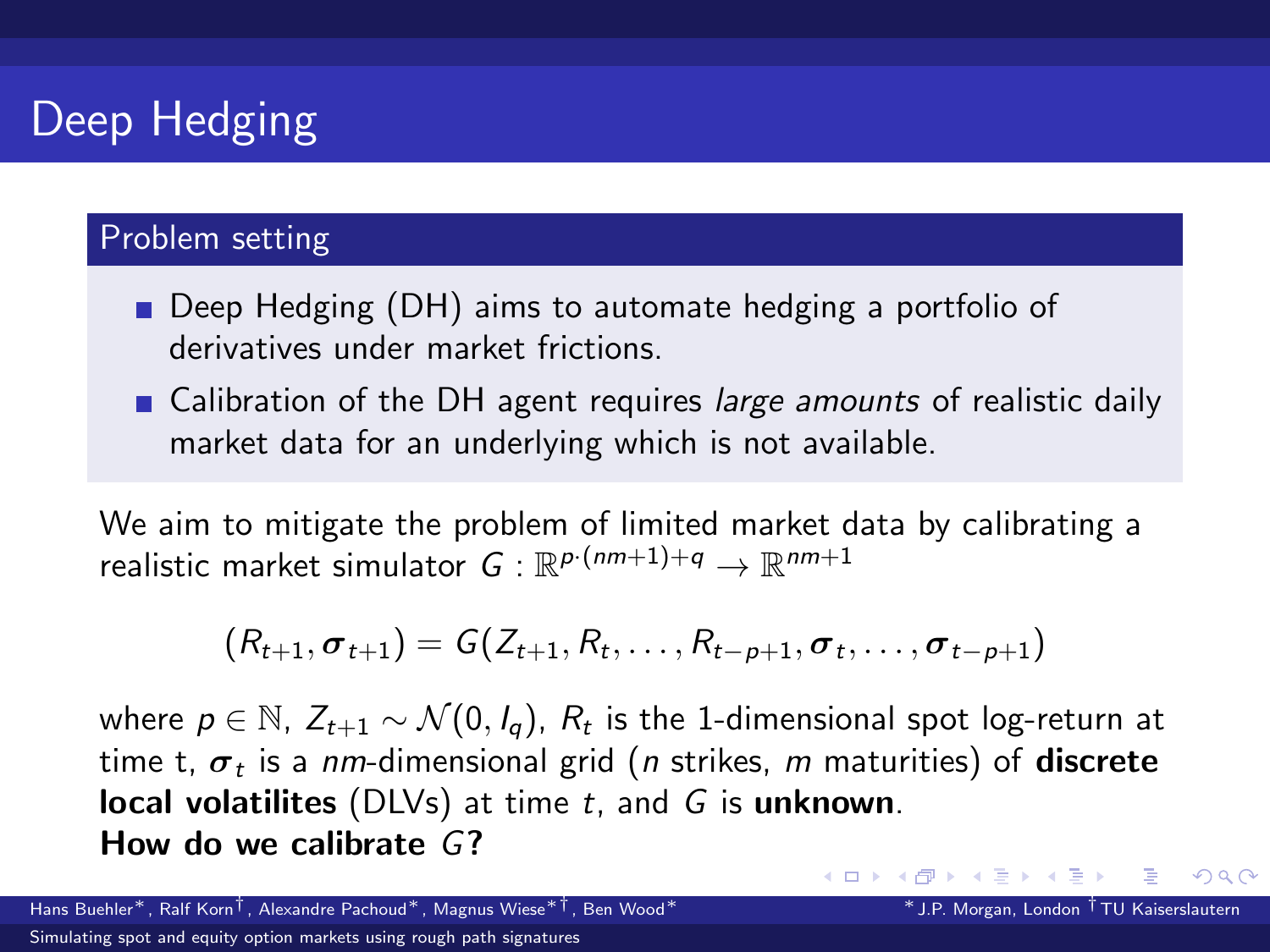## Orthonormal path compression with signature cumulants

- $\blacksquare$  Direct calibration of G suffers from the curse of dimensionality; especially for dense grids  $nm \gg 1$
- Instead, the grids of DLVs are compressed to an efficient lower-dimensional representation  $\gamma_t := \digamma(\bm{\sigma}_t), \digamma : \mathbb{R}^{nm} \to \mathbb{R}^l$  by using autoencoders
- Additionally, the components  $(\gamma^1_t,\ldots,\gamma'_t)$  are regularized to be statistically independent through space and time by leveraging a signature cumulants-based penalty (Bonnier et al., 2020)



Figure: Illustration of a shallow DLV autoencoder  $(28 - 11 - 3 - 11 - 28)$ .

**イロト イ母ト イヨト** 

 $\Omega$ 

Hans Buehler∗, Ralf Korn†, Alexandre Pachoud∗, Magnus Wiese∗†, Ben Wood∗ ∗J.P. Morgan, London †TU Kaiserslautern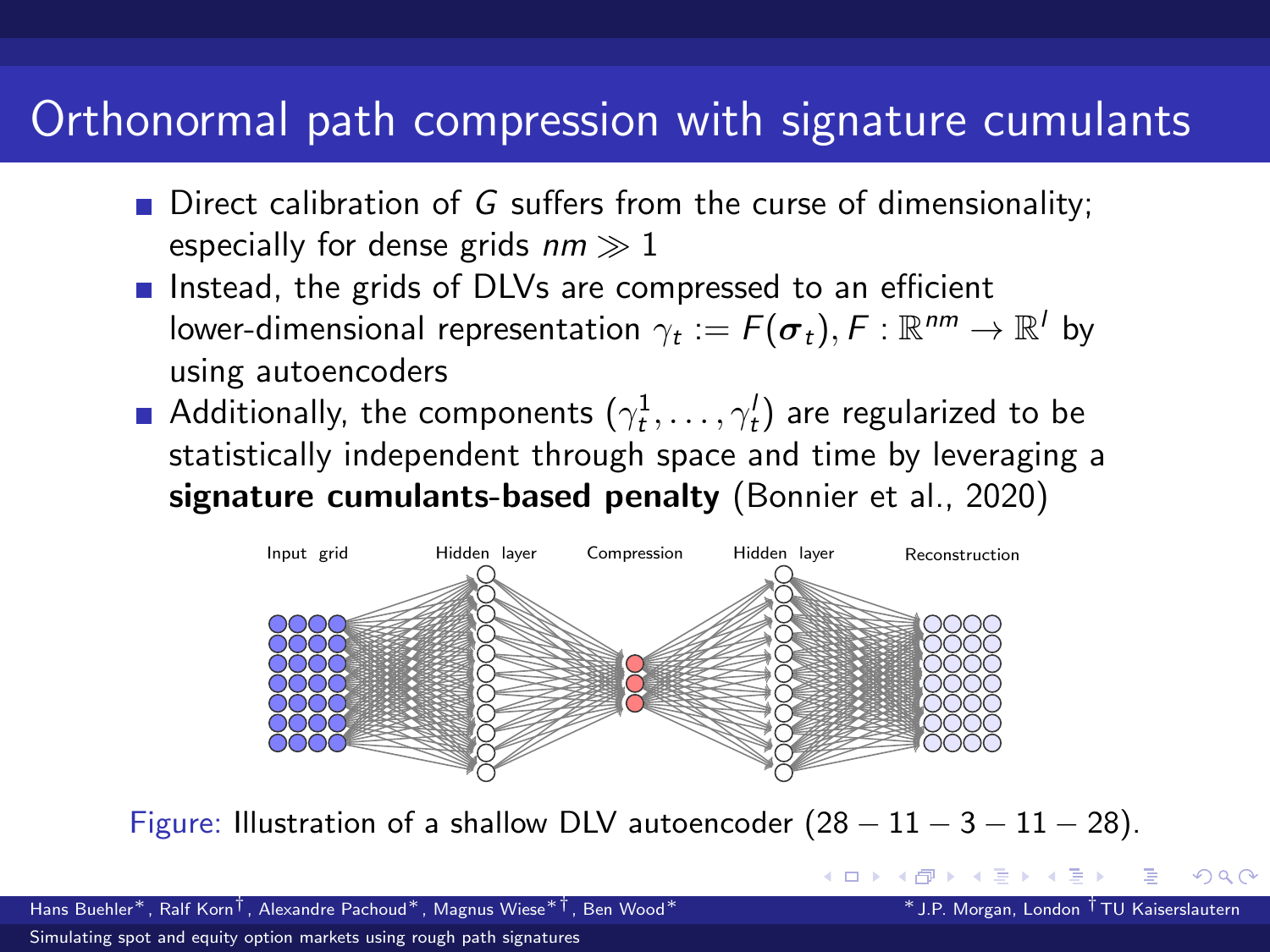

Figure: Compressed DLV times series  $(\gamma_t)_{t=0}^T$ 





Figure: Copula of  $\Delta\gamma_t$ 

メロトメ 倒 トメ ミトメ ヨト

Hans Buehler∗, Ralf Korn†, Alexandre Pachoud∗, Magnus Wiese∗†, Ben Wood∗ ∗J.P. Morgan, London †TU Kaiserslautern

[Simulating spot and equity option markets using rough path signatures](#page-0-0)

 $299$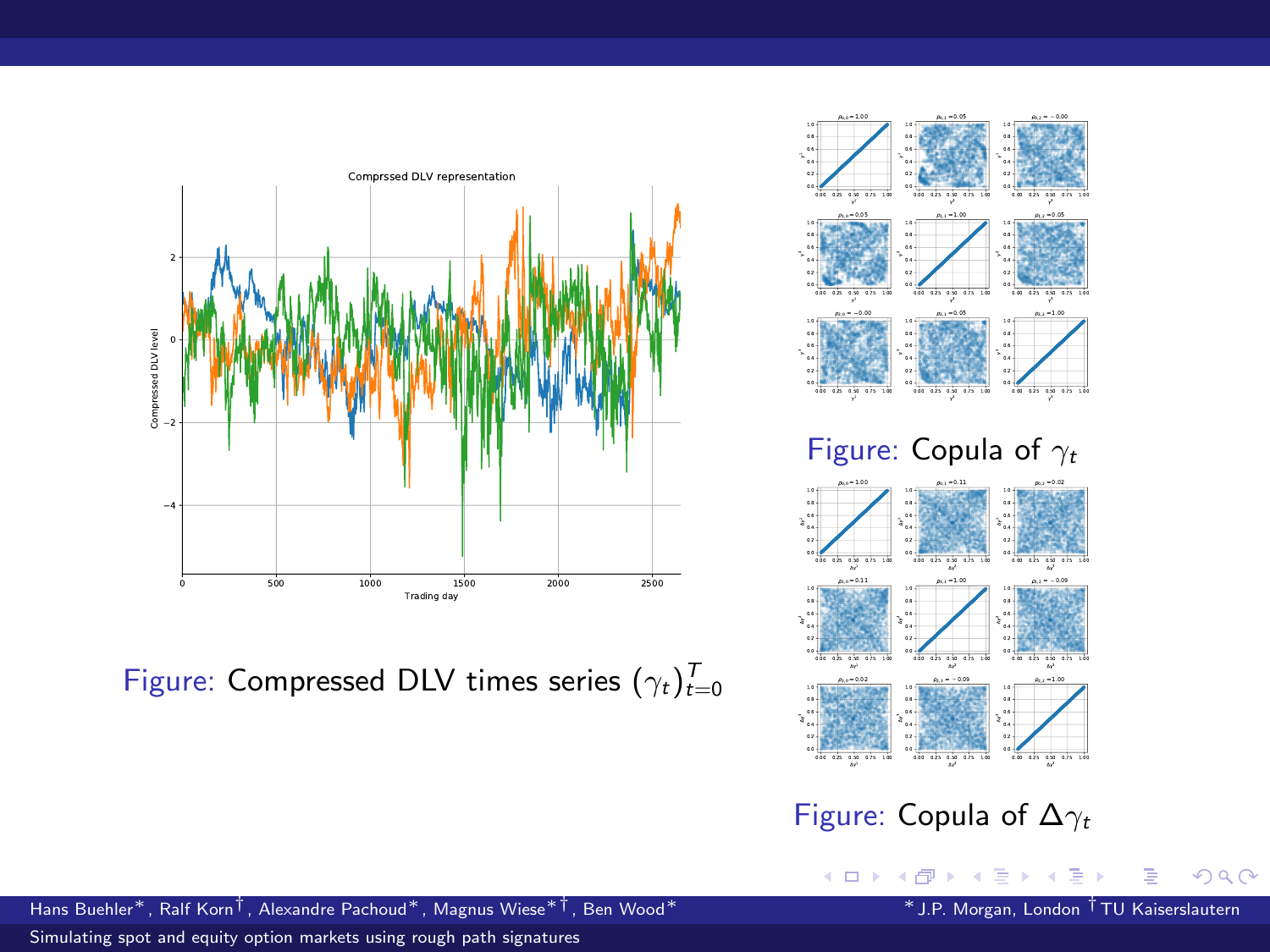## <span id="page-6-0"></span>Calibrating the market simulator with signatures

The market simulator is calibrated by minimizing the **conditional** Sig-Wasserstein-1 loss (Hao Ni et al., 2020):

$$
\mathcal{L}_{\mu}(\nu) := \mathbb{E}_{X_{0,t} \sim \mu} \left( \|\mathbb{E}_{\mu}(S(X_{t,t+T})|X_{0,t}) - \mathbb{E}_{\nu}(S(X_{t,t+T})|X_{0,t})\|_2 \right)
$$

where  $\mathcal{X}_{0,\, \mathcal{T}} = (X_t)_{t \in [0,\, \mathcal{T}]}$  is a linear interpolation of the discrete-time process  $(R_t,\gamma_t)_{t\in\{0,...,T\}},\,\mu$  is the empirical law,  $\nu$  the law induced by the market simulator, and the approximation of

- $\mathbb{E}_{\mu}(S(X_{t,t+T})|X_{0,t})$  boils down to a linear regression which can be estimated **robustly** via ridge regression / LASSO and cross-validation,
- $\mathbb{E}_{\nu}(S(X_{t,t+T})|X_{0,t})$  is a Monte Carlo approximation evaluated through generating samples  $X_{t,T} \sim \nu(\cdot|X_{0,t})$ .

イロト イ押ト イヨト イヨ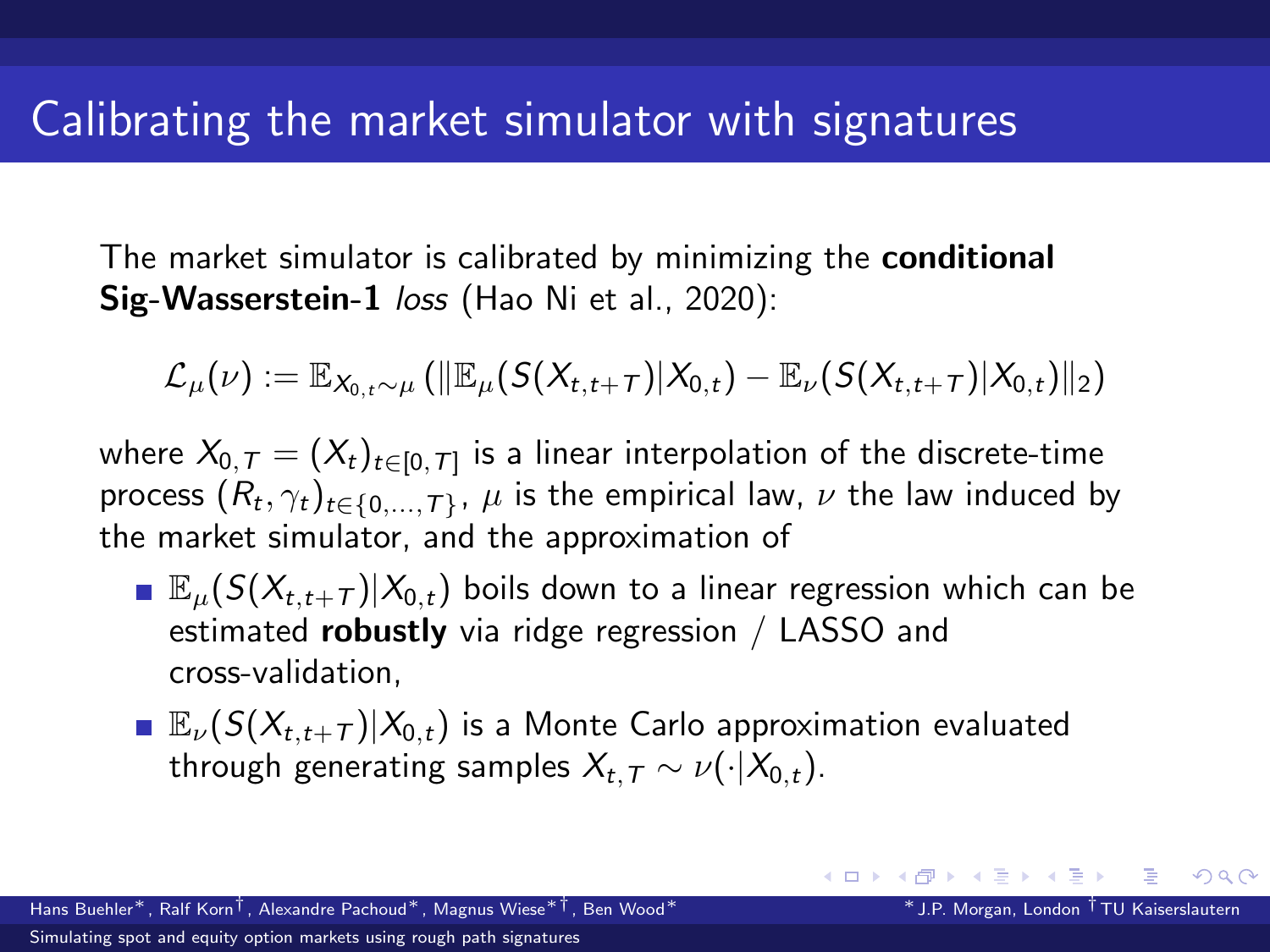### <span id="page-7-0"></span>Comparison of empirical distribution and invariant distribution induced by G

$$
(R_{t+1}, \gamma_{t+1}) = G(Z_{t+1}, R_{t-p+1:t}, \gamma_{t-p+1:t})
$$



 $QQ$ 

Hans Buehler∗, Ralf Korn†, Alexandre Pachoud∗, Magnus Wiese∗†, Ben Wood∗ ∗J.P. Morgan, London †TU Kaiserslautern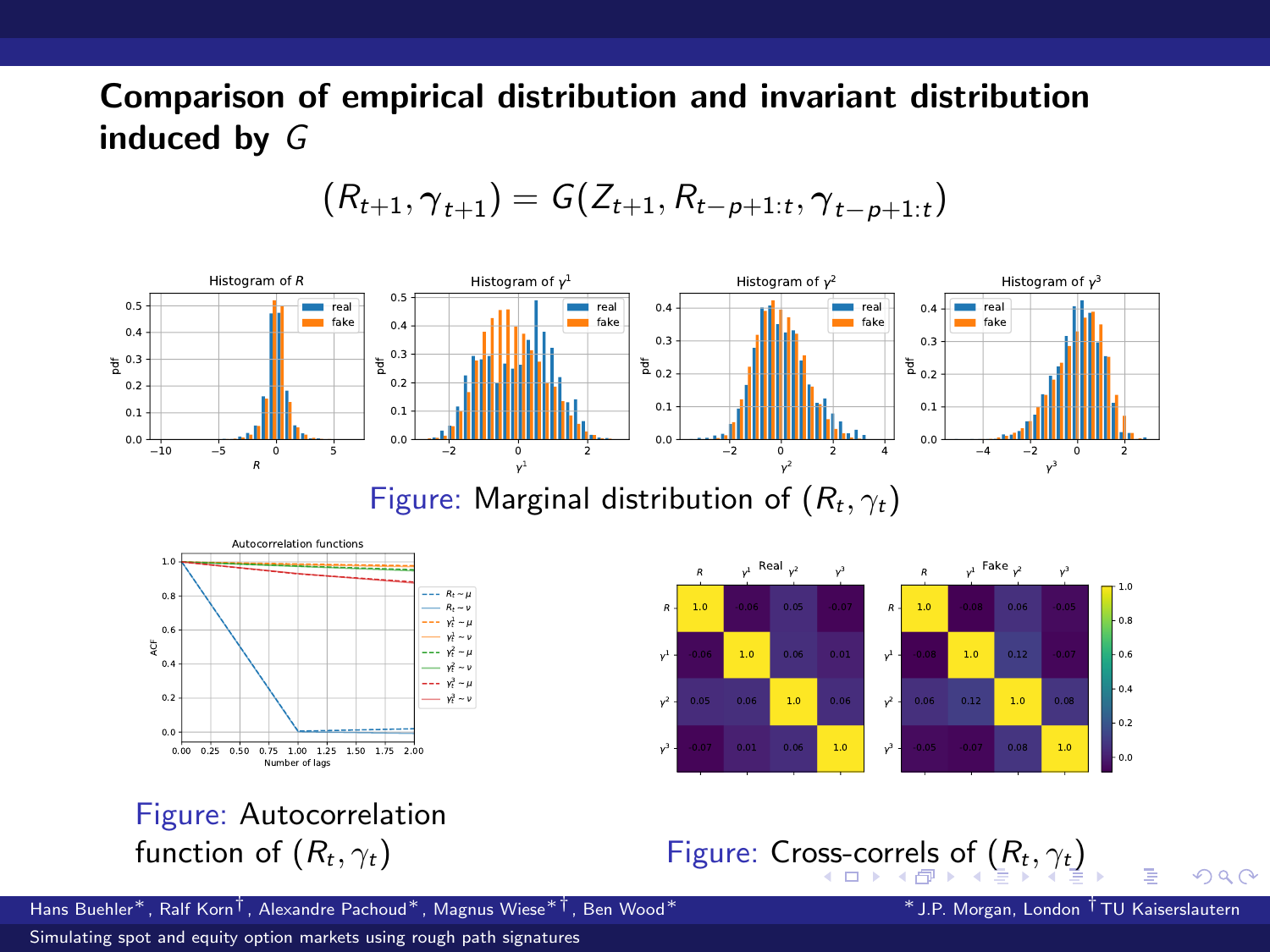### <span id="page-8-0"></span>Comparison of empirical distribution and invariant distribution induced by G

$$
(R_{t+1}, \gamma_{t+1}) = G(Z_{t+1}, R_{t-p+1:t}, \gamma_{t-p+1:t})
$$



 $QQ$ 

Hans Buehler∗, Ralf Korn†, Alexandre Pachoud∗, Magnus Wiese∗†, Ben Wood∗ ∗J.P. Morgan, London †TU Kaiserslautern